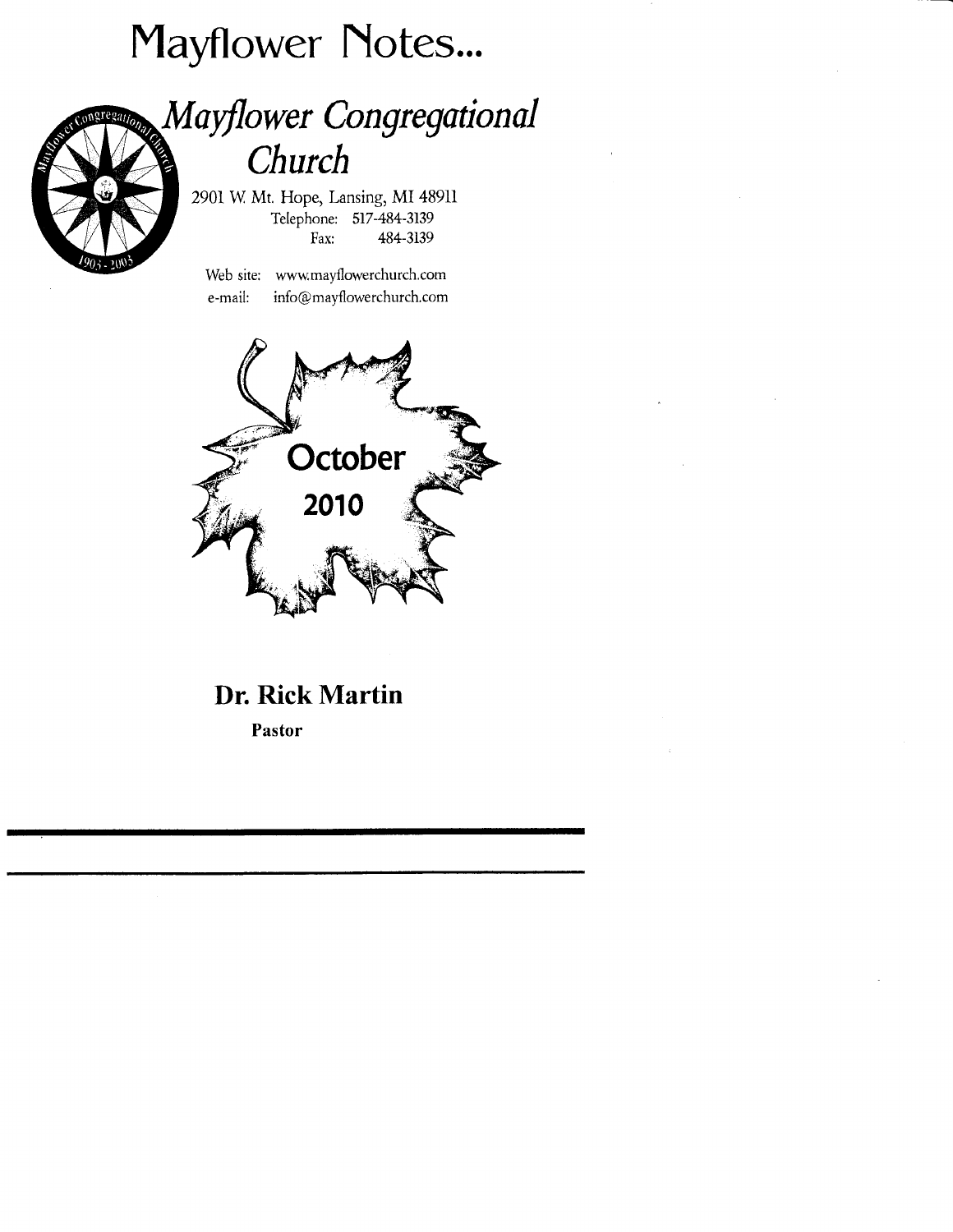Dates to remember in October...

October 9

Second Saturday Supper

October 10

Crop Walk

October 11

October 29

October 31

Columbus Day

Ragtime Piano Festival

Consecration Sunday

Advent House lunches

Grand Haven Manor Service

Halloween

**Head Usher** Naida Kenyon/Lorraine Finison

**Outreach Focus** Crop Walk, Food Bank, Winter Coats

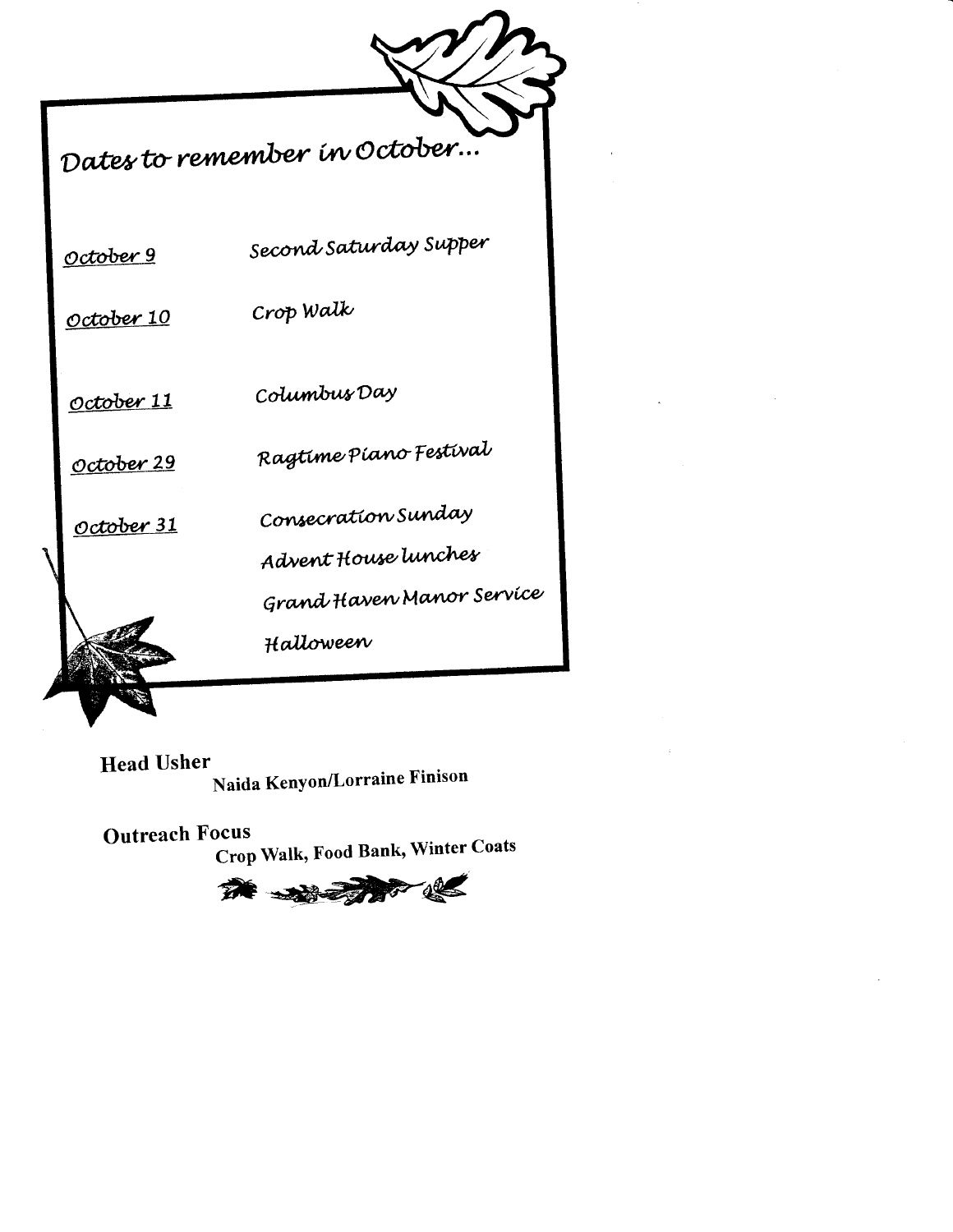### Mayonnaise Jar & Two Coffees

When things in your life seem almost too much to handle, when 24 hours in a day are not enough, remember the mayonnaise jar and the 2 Coffees. A professor stood before his philosophy class and had some items in front of him. When the class began, he wordlessly picked up a very large and empty mayonnaise jar and proceeded to fill it with 20 golf balls. He then asked the students if the jar was full. They agreed that it was. The professor then picked up a box of pebbles and poured them into the jar. He shook the jar lightly. The pebbles rolled into the open areas between the golf balls. He then asked the students again if the jar was full. They agreed it was. The professor next picked up a box of sand and poured it into the jar. Of course, the sand filled up everything else. He asked once more if the jar was full. The students responded with a unanimous "yes," The professor then produced two Coffees from under the table and poured the entire contents into the jar, effectively filling the empty space between the grains of sand. The students laughed. "Now," said the professor as the laughter subsided, "I want you to recognize that this jar represents your life. The golf balls are the important things —your family, your children, your health, your friends and your things your ranny, your emitted, your health, your friends and your ravorite passions — and it everywing else was lost and only they remained,<br>your life would still be full. The pebbles are the other things that matter like your job, your house and your car. The sand is everything else — the small your job, your nouse and your car. The sand is everything eise — the sinal<br>stuff. "If you put the sand into the jar first," he continued, "there is no room for the pebbles or the golf balls. The same goes for life. If you spend all your time and energy on the small stuff you will never have room for the things that are important to you. Pay attention to the things that are critical to your happiness. Spend time with your children. Spend time with your parents. Visit with grandparents. Take time to get medical checkups, Take your spouse out to dinner. Play another 18. There will always be time to clean the house and fix the disposal. Take care of the golf balls first — the things that house and rix the disposal. Take care of the golf bails first — the things to<br>really matter. Set your priorities. The rest is just sand. One of the students raised her hand and inquired what the Coffee represented. The professor smiled and said, "I'm glad you asked: the Coffee just shows you that no matter how full your life may seem, there is always room for a couple of Coffees with a friend.



From Rilla McHarris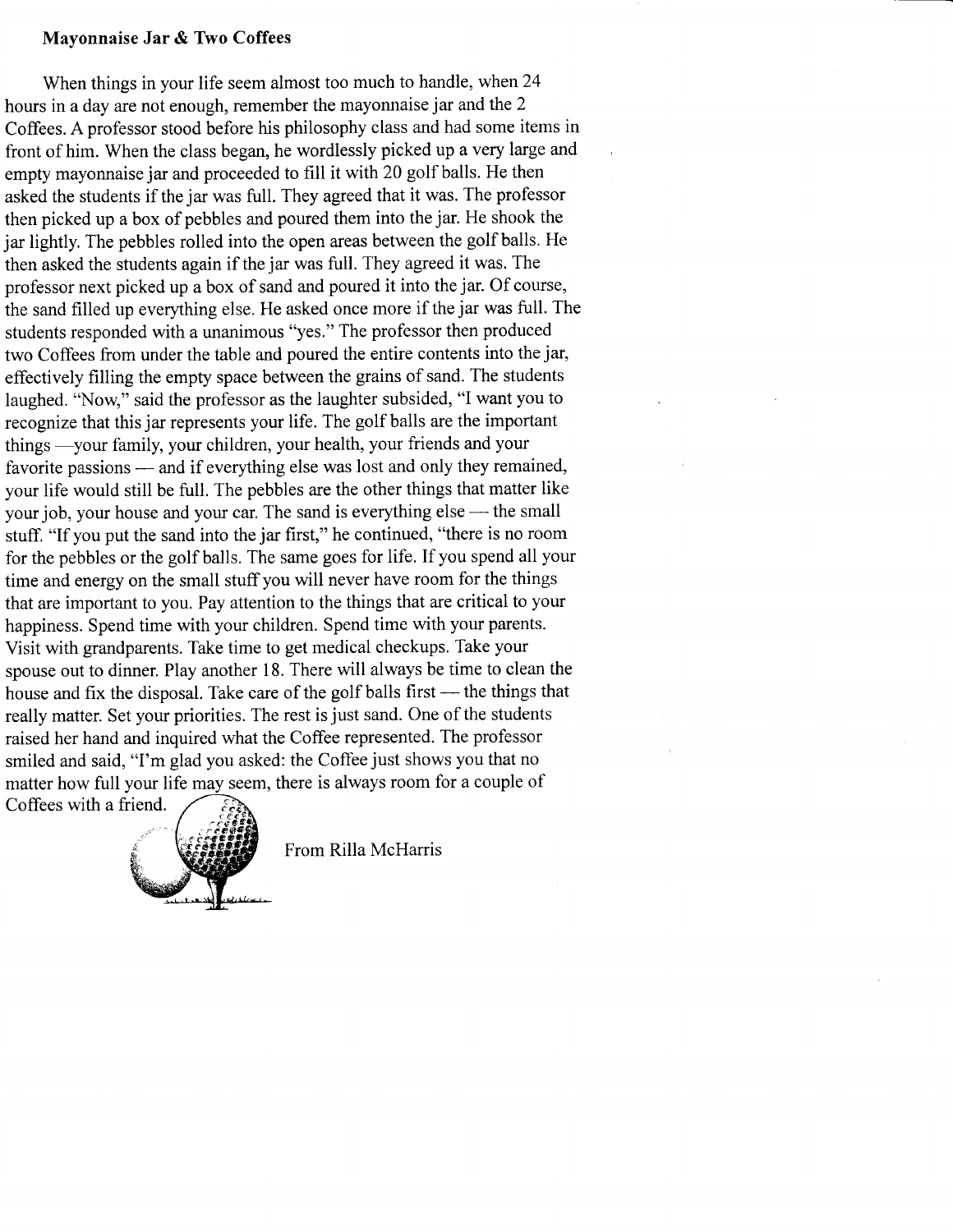### Mayflower NOTES article for October 2010

### From The Pastor's Desk

Thank God Fall has arrived! I actually do like Fall. I do not like where Fall leads, which is Winter. But that isn't why I am excited that Fall is here. I believe God has some wonderful things planned for Mayflower Congregational Church this Fall and Winter. A scripture that is sticking out to me lately is Jeremiah 29:11, "For I know the plans I have for you," declares the LORD, "plans to prosper you and not to harm you, plans to give you hope and a future." God always wants this for His people, not that we always put ourselves in a place where God is allowed to bring this to pass.

However, I believe this Fall and Winter God is going to direct some blessings towards the Mayflower Church family. One of those areas of blessings, I believe, is going to be in new people coming to church. Several of us have been praying for new people, especially younger families, to begin coming and eventually becoming involved even in leadership roles. I believe now is the time for us (the Mayflower family) to begin and/or continue to invite people to our church services. I believe the Holy Spirit will work with us and new people and families will find a great church home like we once did. Be an instrument for God and bring someone to church.

Last month, a lady attended a moming service at Mayflower. No one invited or brought her. I asked her how she ended up at Mayflower that morning and she said she was watching TV the night before and saw Mayflower Church advertised and decided to come to service! Obviously, the Holy Spirit is at work even when we are not (we have no TV ads that I know of) - but I think for the most part, He will work with us: we invite, He touches their hearts so they will come and receive.

I believe other wonderful things will be happening too. It will be fun to hang around Mayflower Congregational Church this Fall and Winter to see what great things God will do for us. See you in Church.

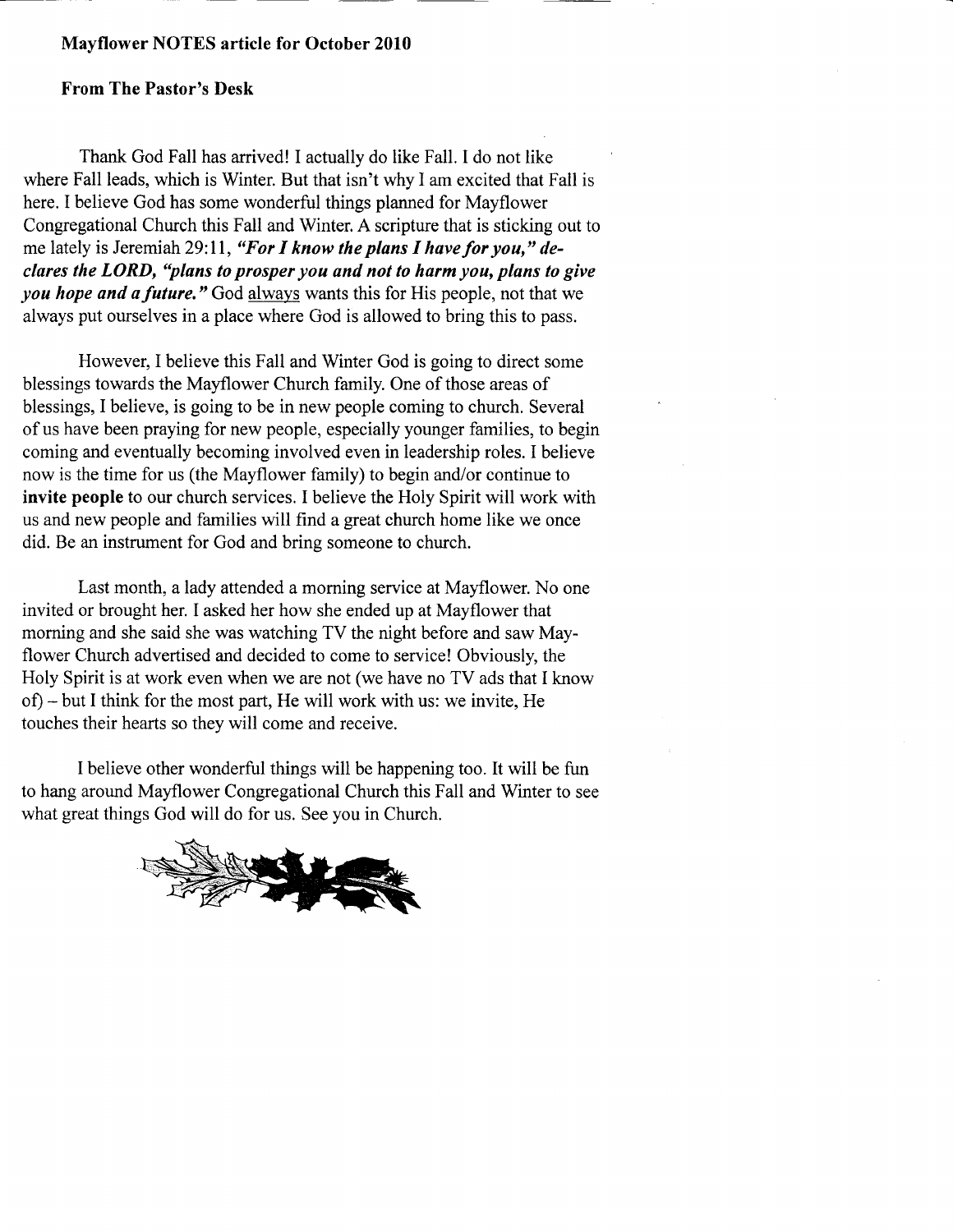Humble Stewards By Ron Chewing

As stewards, we are the recipients and caretakers of God's goodness, love, mercy, and grace. Stewards are managers of God's creation. We acknowledge God as the owner; therefore, we are to act not as owners but as managers because our lives and resources are simply on loan from Him.

The book of Daniel gives an account of a man who failed to recognize God as Creator and provider and exalted himself. King Nebuchadnezzar, walking on the roof of "his" royal palace, surveying "his" kingdom, was overcome by pride as he announced, "Is not this the great Babylon I have built as the royal residence, by my mighty power and for the glory of my majesty" (Daniel 4:30)? He thought he was asking a rhetorical question, but God condemned him to live like an animal as a consequence of his pride.

Pride is destructive. It destroys gratitude to God for all His kindness to us. It destroys our desire and ability to serve others. It destroys contentment for it feeds our competitive nature so that we are not satisfied with just being wealthy or intelligent, but we want to be wealthier and more intelligent than anyone else.

Pride has no place in the life of a servant. First Peter 5:6 reads, "Humble yourselves, therefore, under God's mighty hand that He may lift you up in due time." It is God alone Who can exalt us (Psalm 75:7). If Christ Himself, God's only begotten Son, humbled Himself, should we not follow His example and humble ourselves? Because Christ humbled Himself, God exalted Him (Philippians 2:9)

David, the shepherd-king, put our situation in proper perspective: "When I consider Your heavens, the work of Your fingers, the moon and the stars, which You have set in place, what is man that You are mindful of him, the son of man that You care for him" (Psalm 8:3-4)? The inference is that we are insignificant, yet David goes on to remind us of what we can be proud: "You made [us] ruler over the works of Your hands; You put everything under [our] feet."

Humility allows us to accept our smallness and God's goodness. In the words of Martin Luther, humility is the decision to "let God be God". We are stewards through humility. We are to honor Him with what we have, what we are, and what He will make of us.

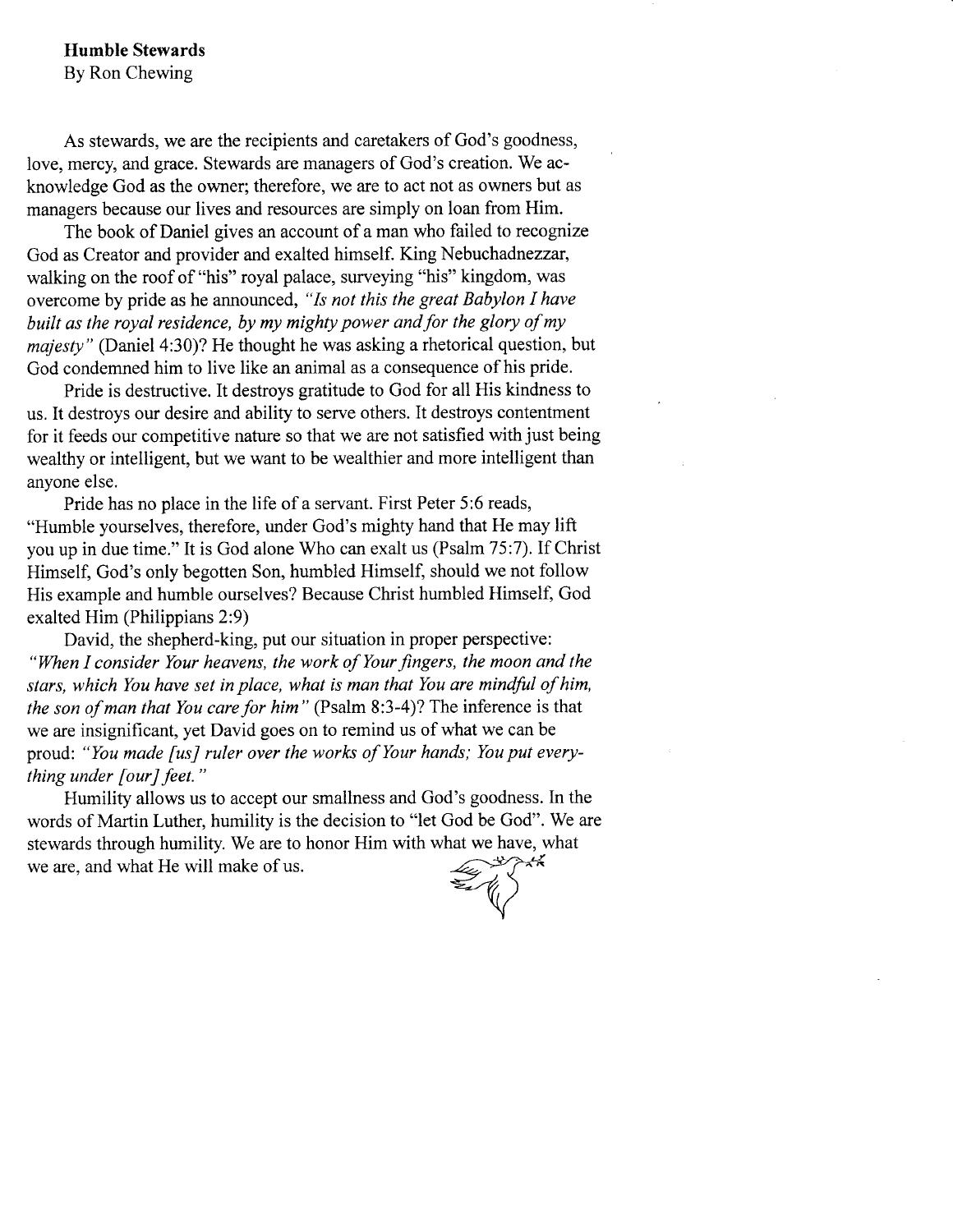Main by: Bill Greer, Chicken Soup for the Veteran's Soul

One Sunday morning I heard my minister say if you want result from prayer, pray for thirty days without ceasing. I didn't know why it was thirty days, but I was willing to give it a try.

The following became my daily prayer: I am available, Lord, to be used by You each day. Guide me, precious Lord, and lead me in what I say and do. May my words and actions be a witness that You are living in me. To the one that is lonely, may I be a friend. To those with heavy burdens, help me to meet their needs. Lord, I do not want fame or fortune. My prayer is that You will use me to glorify your name. I know I don't have much to offer, but I will give You my all. Guide me to be what You want me to be. Amen

On the twenty-frst day of this prayer, CPR took on a new meaning for me. I was working an extremely busy twelve-hour night shift in Labor and Delivery. I had just sat down for my first break when a phone call came from my friend working in the Emergency Room. I barely recognized her urgent voice. An eighteen-year-old boy had been brought to the ER for alcohol and drug overdose. The young man was very close to death and they had done all they could do to help him, The father of this boy was requesting a priest or minister and they were having difficulty locating one that could come to the ER quickly. My friend stated, "We know you're a Christian and we need you to come and try to comfort this father. Please help."

Reluctantly, I said I would come down. As I waited for the elevator my thoughts became very judgmental and frustration welled up inside me, Then I remembered the prayer I'd been praying. I walked into the ER and approached the father. Taking his hand, I silently led him to the chapel. Before I could even say, "I am not a minister," this six-foot, twohundred-twenty-pound man sank into the chair and became a broken hearted child.

Through his non-stop sobbing he spoke, "Christian, pray for Raymond. I remember the first time I held my boy. I felt so proud and I just kept saying, 'I have a son.'As the years passed those tiny feet became bigger and walked away from his family's love and entered a strange, hardened, and destructive world. Tonight, too much alcohol and an overdose of drugs are taking his life. It's as though he wants to rebel against everything his family stood for. He knew what he was doing was \ryrong. Sometimes he seemed so afraid, but he wouldn't stop. Now it is too late. Christian, you have to pray for Raymond."

Those large hands trembled in mine and as I looked into his eyes, I mourned with him. Silence fell between us, as I searched for the words that would comfort this crumbling tower of a man. I felt so inadequate. I wanted to scream, "Lord it has only been twenty-one days since I began that prayer! I am not ready for this!" Time was running out and I knew I couldn't stall any longer. I clutched his hands, now wet with tears, and began to pray. The words came easy, much to my surprise. I finished praying with him and went to Raymond's bedside. I took his cold, lifeless hand and once again began to pray. "Lord I am asking for a miracle and I know You can do it."

I stayed with them both until Rayrnond was taken to Intensive Care. I visited Raymond on a daily basis and continued to pray for him. Eight days passed with little improvement.

On the ninth day I entered the ICU and a miracle had taken place. Rayrnond was awake and talking with his father. CPR had taken on a new meaning for me: "Christian Pray for Raymond", As I left the ICU with tears falling down my face, I realized, today is the 30th day of my prayer.

Now I not only believe in miracles, I depend on them.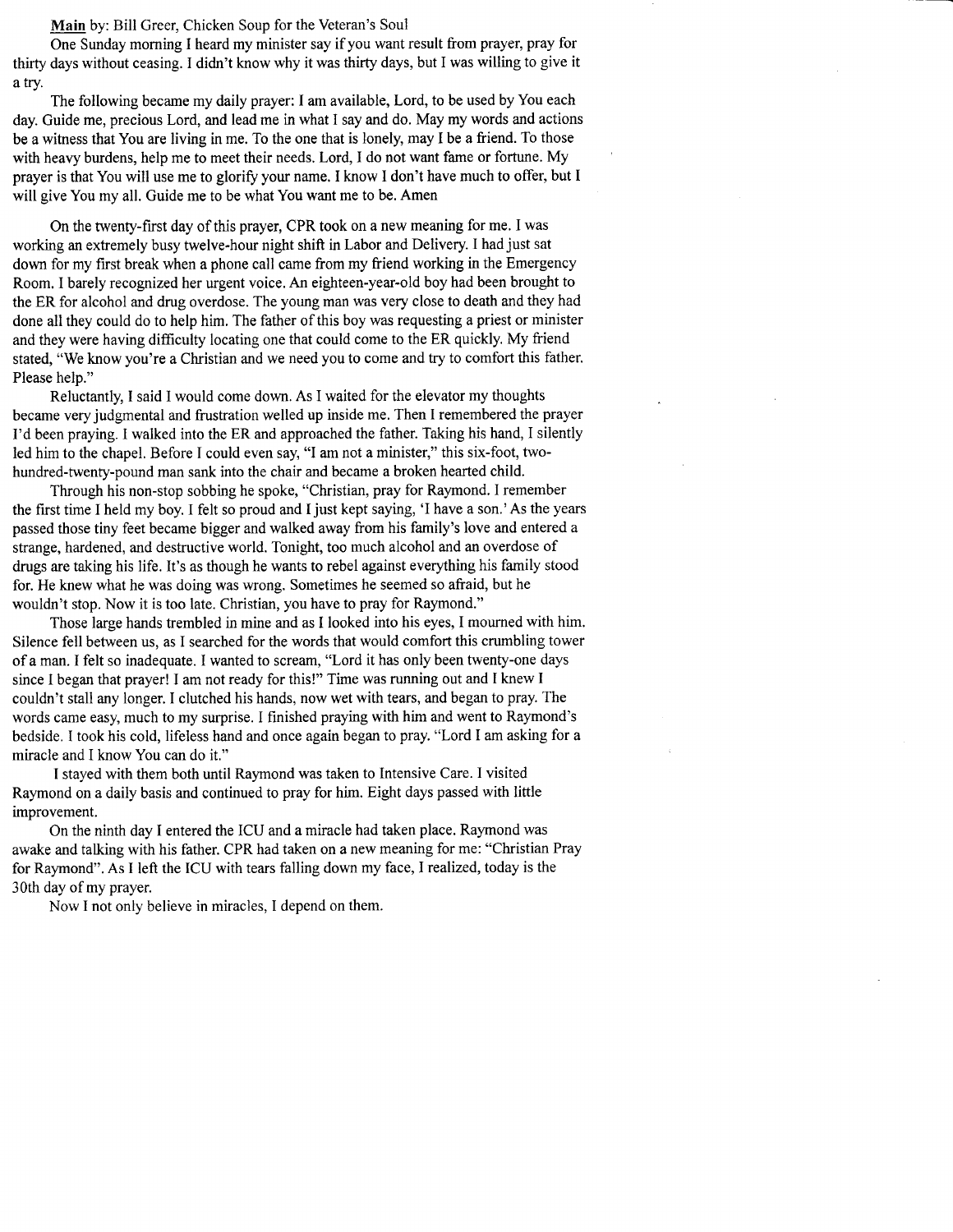### Asociacion Civil Cristiana Congregational Argentina



Rev. Teodoro Stricker and his wife, Teresa, have served the Congregational Church of Jardin, America, for 30 years. Concerned with the plight of the thousands of poor Spanish descendants living in poverty on the outskirts of the city, Rev. Stricker began mission work ten years ago to bring the gospel as well as social concern to these people.

The Mission's primary goals are: To bring the life changing news of Jesus Christ to all people through preaching the Gospel, to share the love and compassion of Christ through spiritual nurture and material assistance, and to help families become self sufficient and gain self-respect.

Rev. Stricker and members of his church have started five mission outposts around the countryside to help meet the spiritual and social needs of the community. On any given week, three to five hundred children and adults attend the worship services, Sunday Schools, and community outreach programs offered by the mission. Partnership Children are available for individuals and churches to support. A monthly gift of \$40 will help these children with basic needs as well as help with job training which is greatly needed. Each Partnership Child will correspond with their sponsor over the course of the year.

A new church building, measuring 12 by 18 meters, has been completed. God's Garden Project is a community garden where residents are taught how to grow fruits, vegetables, and raise livestock. Teaching selfsufficiency is the goal of the Garden Project. The Argentine Mission has opened a medical clinic to assist with medical needs of impoverished and elderly. Rev. Dr. Harding Stricker, son of the mission directors, serves as the clinic physician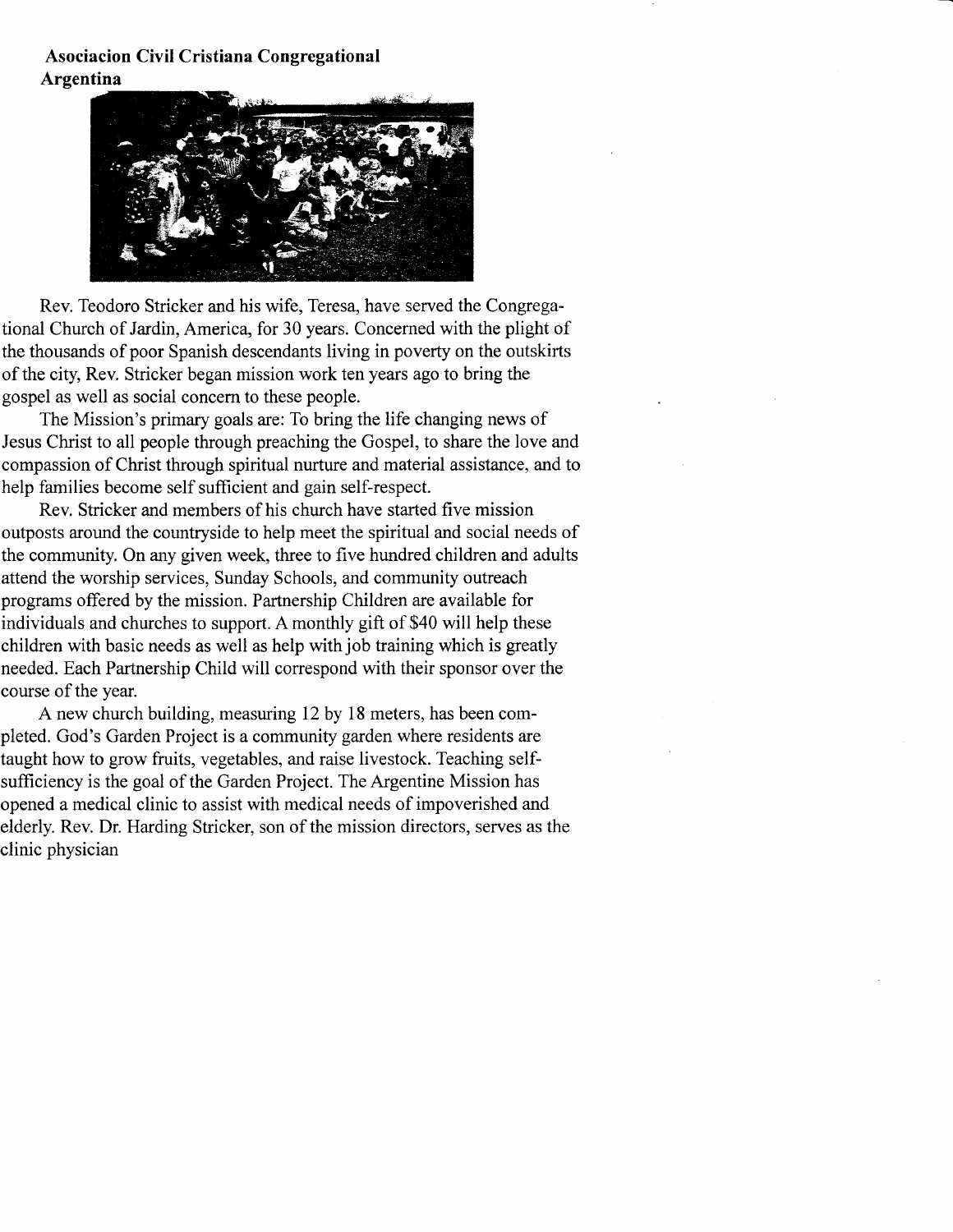### Welcome to the new church year!

Our Sunday School kicked off with a bang! We had four kids participate in a lock-in on September 11th. We made pizzas and sewed "sit-upons" so we could enjoy some outdoor lessons. We played games, watched some movies, and had root beer floats. A pancake breakfast closed out our lock-in - we had a lot of funl

In September, we studied David and Goliath, and the kids got a chance to "slay" Goliath themselves, thanks to the water balloon slingshot an angel left in my box! To continue our destructiveness, we cracked the pinatas that we made this summer in Fun-day School.

We have big plans for the year, with the older kids separating out for more practical lessons on how faith can be a comfort and a guide through the difficult teen years. Mrs. Wheeler and Mrs. Mac have lots of fun crafts, puzzles, games, and songs to entertain our younger kids. We plan on resuming choir when the beginning rush settles down.

I am very excited about another year as our Mayflower kids grow and change. I welcome new kids, too, so if you know of a neighbor who needs some Sunday fun, please bring them along!

Liz Canfield



Consecration Sunday The Consecration celebration at the end of our annual piedge<br>campaign will be Sunday, October 31st. Watch the bullaries campaign will be Sunday, October 31st. Watch the bulletin for<br>announcements. There will be a mailing and reservation of the bulletin for announcements. There will be a mailing and reservation information during the month of October. tion during the month of October.